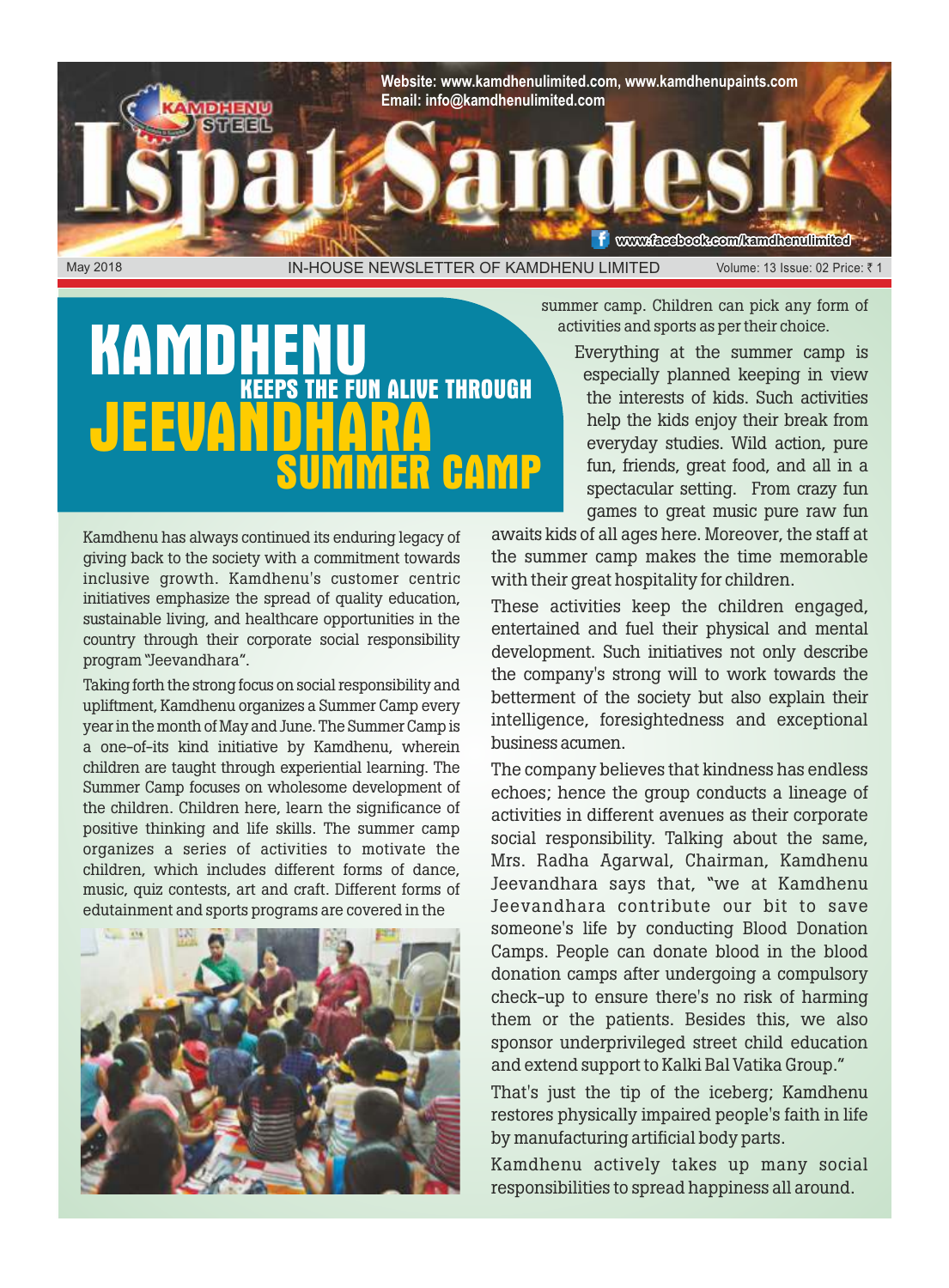#### **Ispat Sandesh**

May 2018



# **KAMDHENU NXT & KAMDHENU COLOUR MAX CONTRACTORS MEET ACCOMPLISHED IN GUJARAT**

Over the years, Kamdhenu Limited has carved a niche with its unique identity constituted by innovation and quality products. The company has always stood at par with the market demands and behavior to produce the best quality products. To achieve the same, the company ensures to provide correct information to its manufacturing workforce and supports them to grow in their respective industry. Therefore, the company timely organises events and dealers meet to keep them at pace with the advancements of the industry. This time Kamdhenu NXT and Kamdhenu Colour Max Contractors Meet was organized on 31 May, 2018 in Hotel Saffron, Chikhli, District Navsari, South Gujarat.

Approximately, 90 people registered their presence in the meet, which includes Mr. Mayur Rajguru –Senior Executive, Mr. Balbir Singh – Quality, Mr. Manoj Shah - Distributor, Kamdhenu NXT, Mr. Jainam



Bhai Patel, Dealer - Patidar Steels, Mr, Parvesh Bhai Patel, Dealer, New Maheshwari Steels, Mr. Paresh Bhai Lad, Dealer - Shree Sai Traders

During the meet, the officials of the company congratulated the dealers and contractors for being an active contributor in Kamdhenu's success plan. This was followed by a briefing session on the difference between the quality and knowledge of Kamdhenu products. The officials also stated the benefits of Kamdhenu NXT to the contractors and also resolved their quality related queries. During the event, the officials of Kamdhenu lauded the performance and continued support of the dealers, contractors and shared the vision and roadmap of Kamdhenu.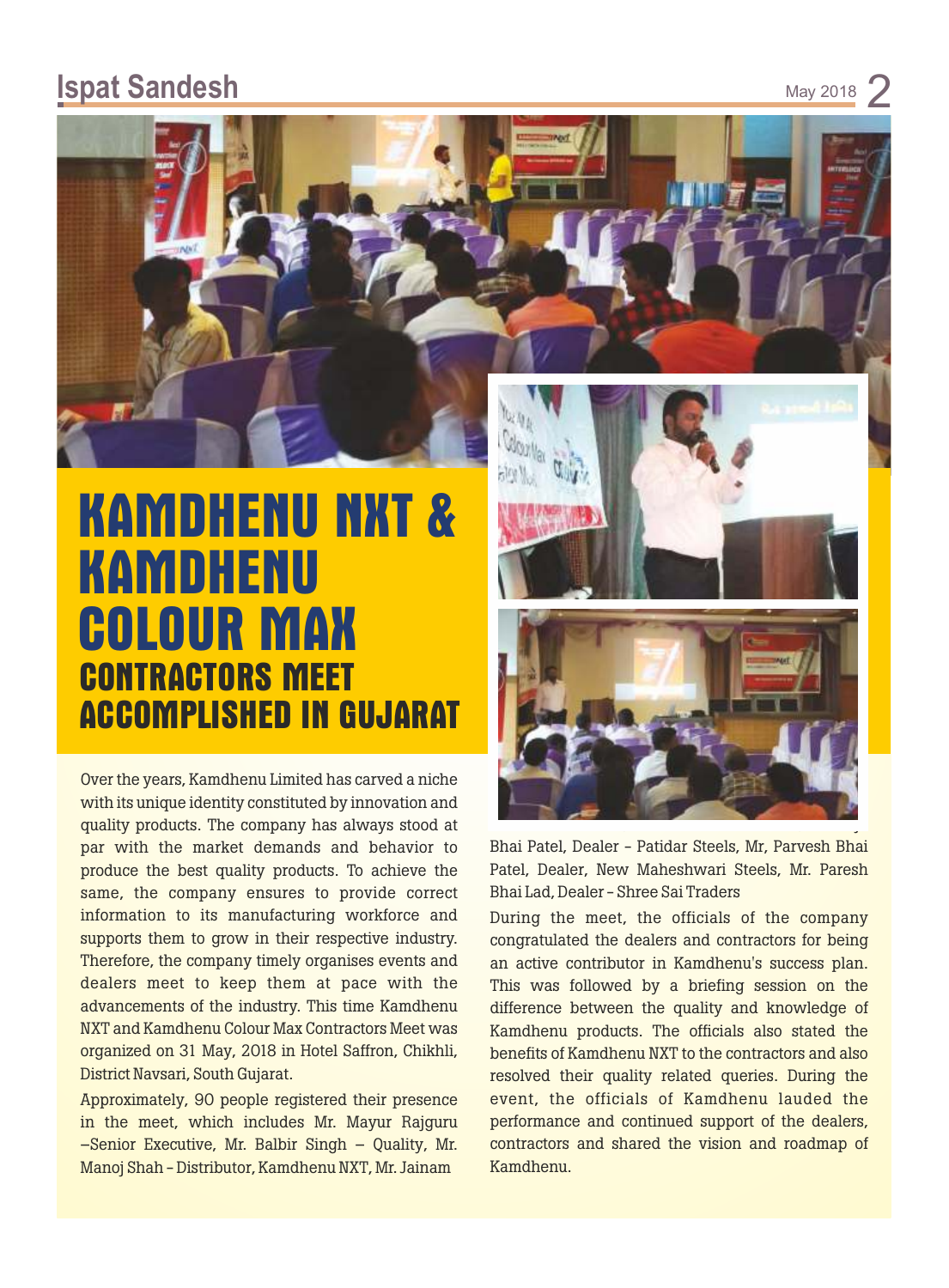## **KAMDHENU ANNUAL CHANNEL PARTNERS MEET CONCLUDED WITH GREAT VERVE**

Kamdhenu has always maintained its stature of a continuously evolving brand in the Infrastructure Industry. The company has made it possible by acquiring an innovative appeal in perceiving the market trends and introducing new products in the industry. Any company's growth is incomplete without the contribution of its workforce. Similarly, Kamdhenu's hallowed popularity in the industry is a result of the strong support of our dedicated people. To boost the confidence and morale of the dedicated workforce, Kamdhenu organized Annual Channel partners Meet in Jammu on 25th and 26th May, 2018 at 17th Mile Hotel. The event was attended by all the luminaries of Kamdhenu, which includes Rajkumar Srivastava - National Sales & Marketing Head, Mr. Subhash Nanda - Marketing Head, Jammu with his team, along with the brand team -Mr. Lovejeet Singh, Manager - Brand Promotions and Mr. Hitesh Chhabra, Manager - Brand Promotions. The Dealers Meet was organized with full pomp and show to add to the energy and enthusiasm of the dealers. During the event, Kamdhenu Paints also introduced the most awaited product "Kamodual Luxury Emulsion."





Kamdhenu has been renowned as a provider of customer centric innovative paint solutions like designer galleries and Tinting Machine. The company is consistently including more variants of Eco-friendly products to encourage environment protection and consumer wellbeing in its existing range of architectural, decorative and designer paint products that includes Exterior & Interior Emulsions, Synthetic & GP Enamels, Acrylic Distempers, Water Based & Solvent based Primers, Wood finishes, Aluminum finishes and Textured & Designer finishes.

With the launch of Kamodual Luxury Emulsions, Kamdhenu Paints has emerged as a complete paints solutions company in the true sense. The two days event displayed the growing fanfare of Kamdhenu Paints product range. During the two days event, the company also distributed the awards for "Best Performance." M/s. Jai Durga Traders, RS Pura and M/s. Rahul Hardware, Raj Bagh received the awards for best performance. With the participation of 125 dealers in counting, it was a hands down successful Dealers Meet. During the event, Kamdhenu Paints not only appreciated the dealers for their work, efforts, zeal, and enthusiasm but also motivated them to prep up with great gusto for the upcoming season.